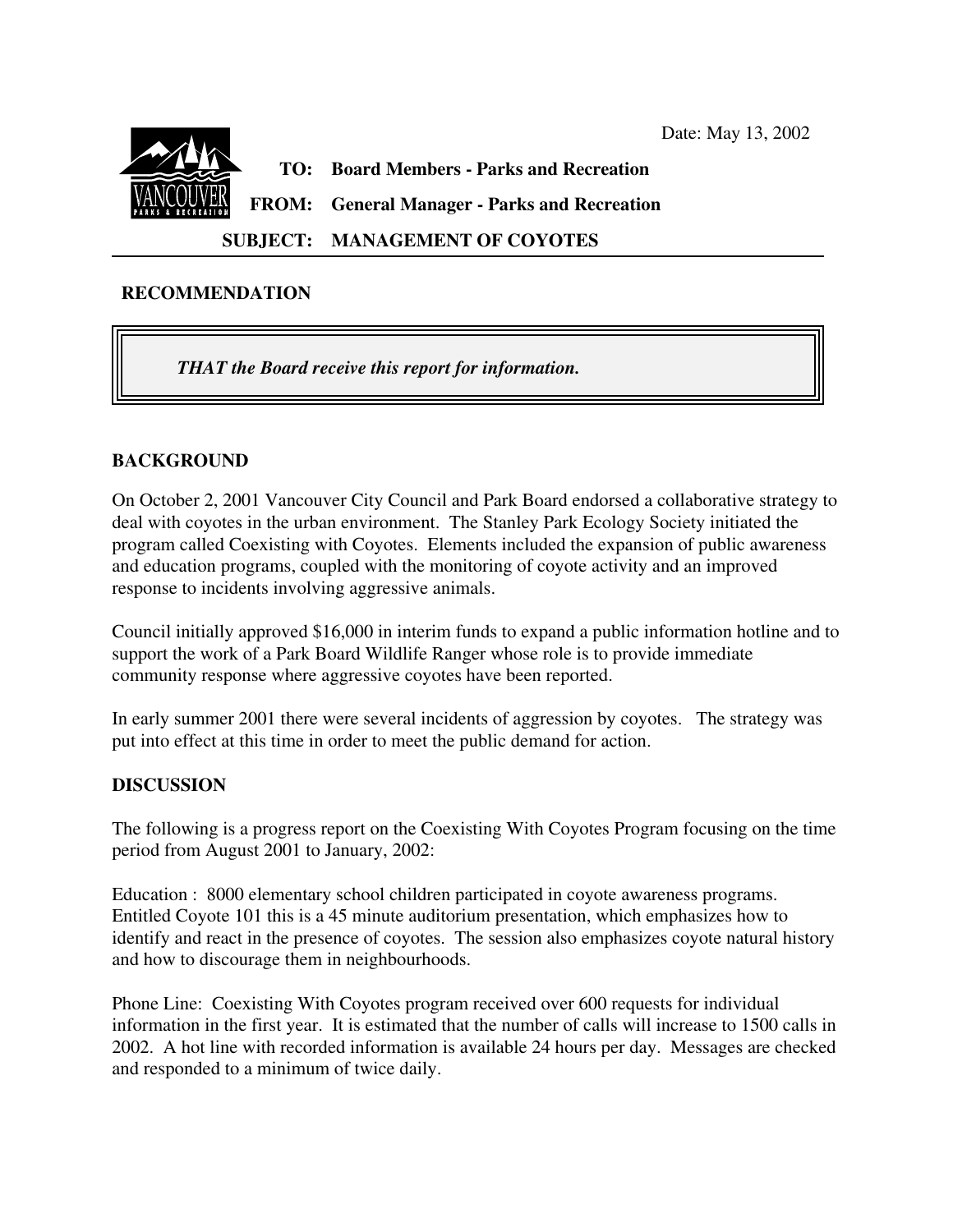Brochures: Over 16,000 brochures have been distributed. They are currently available in English, French and Chinese, with translations in Punjabi, Spanish and Korean to follow.

Internet: The web site is volunteer operated and is a constantly growing source of information. New materials include a poster for downloading, elementary school Parent Advisory Committee information packages, updated sighting records, natural history information and multilingual brochures.

Park Signs: 50 full colour 24 x 30 inch aluminum signs have been made and will soon be installed in several Vancouver Parks and other areas of high coyote activity.

Information Packages: These will be sent to 25 community centres, 600 childcare facilities and 50 veterinary clinics in Vancouver this spring. Information packages are also being sent to each Elementary School Parent Advisory Committee for all schools in Vancouver, Burnaby and the North Shore.

Program Blueprint: A draft of the Coexisting With Coyotes Program is being developed for other communities to use, which will be available later this year.

## **Immediate Community Response**

A Park Board Ranger was employed part-time to provide quick response when calls of concern are received via the hot line. In many cases the appearance of an aggressive coyote can create significant public concern. They can also be a significant hazard for neighborhood pets and, in some cases, coyotes have bitten children. Upon receiving a call about aggressive coyote activity, the Park Wildlife Ranger will visit the neighbourhood, meet with residents to give first hand information on coyote control and aversion techniques such as repellants and noisemakers. The Park Wildlife Ranger will do a problem coyote assessment, checking for evidence of coyotes and reviewing the site. The neighbourhood is also canvassed to advise people of the incident. Brochures are distributed to homeowners.

This immediate response allows the Park Wildlife Ranger to deal directly and quickly with the public and to determine the significance of the incident. If the situation is judged to be serious the Park Wildlife Ranger will call for the conservation officers with the Ministry of Water, Land and Air Protection to remove the problem animal.

The Park Wildlife Ranger has attended over 50 locations where there has been concern about aggressive coyotes. Many of these calls involve repeat visits and neighbourhood canvasses. The Park Wildlife Ranger also helps with the distribution of information to businesses, community centers and other public venues.

## **SUMMARY**